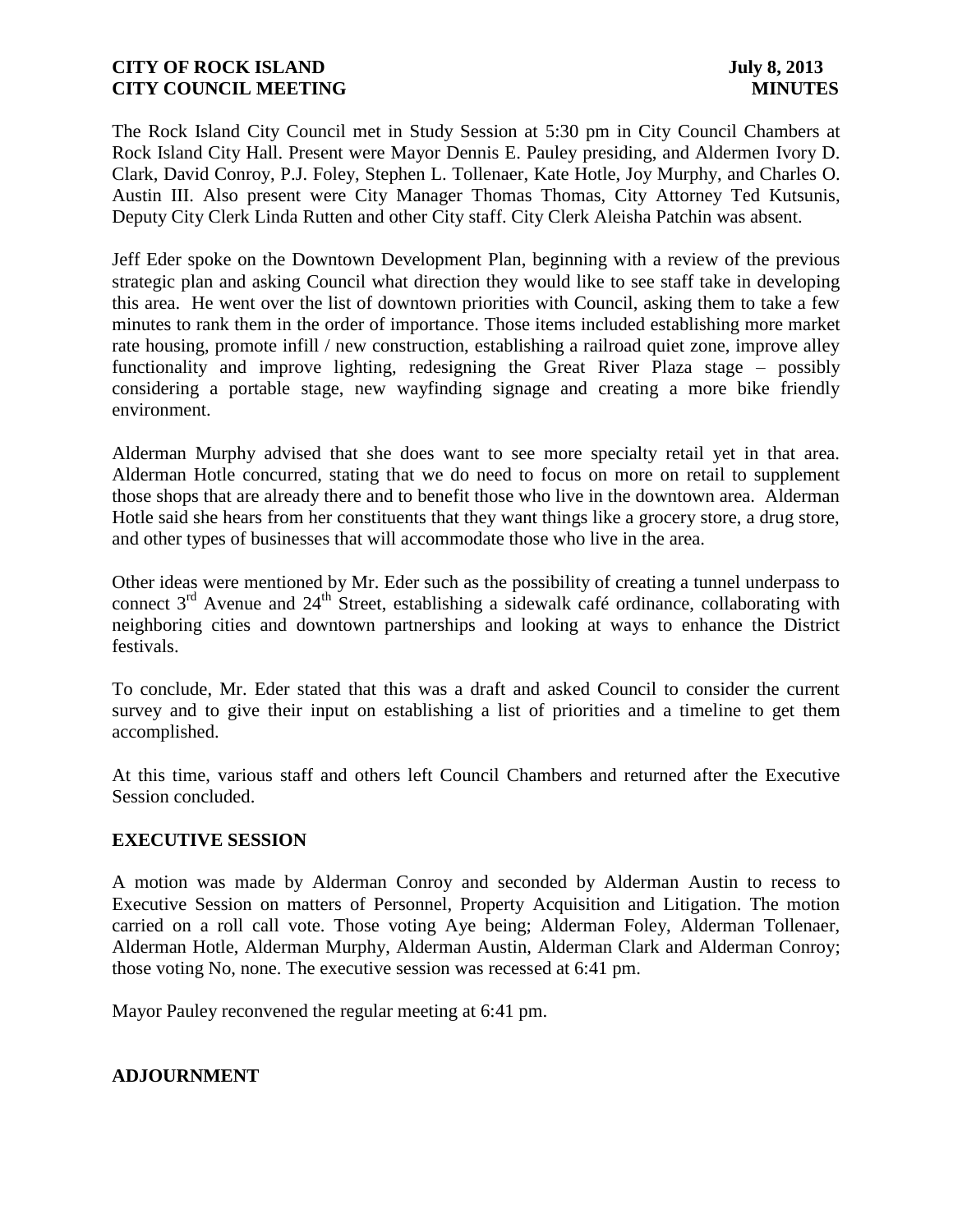A motion made by Alderman Foley and seconded by Alderman Murphy to adjourn the meeting carried by the following Aye and No vote. Those voting Aye being; Alderman Foley, Alderman Tollenaer, Alderman Hotle, Alderman Murphy, Alderman Austin, Alderman Clark and Alderman Conroy; those voting No, none. The meeting was recessed at 6:41 pm. The meeting was adjourned at 6:42 pm.

\_\_\_\_\_\_\_\_\_\_\_\_\_\_\_\_\_\_\_\_\_\_\_\_\_\_\_\_\_\_ Linda K. Rutten, Deputy City Clerk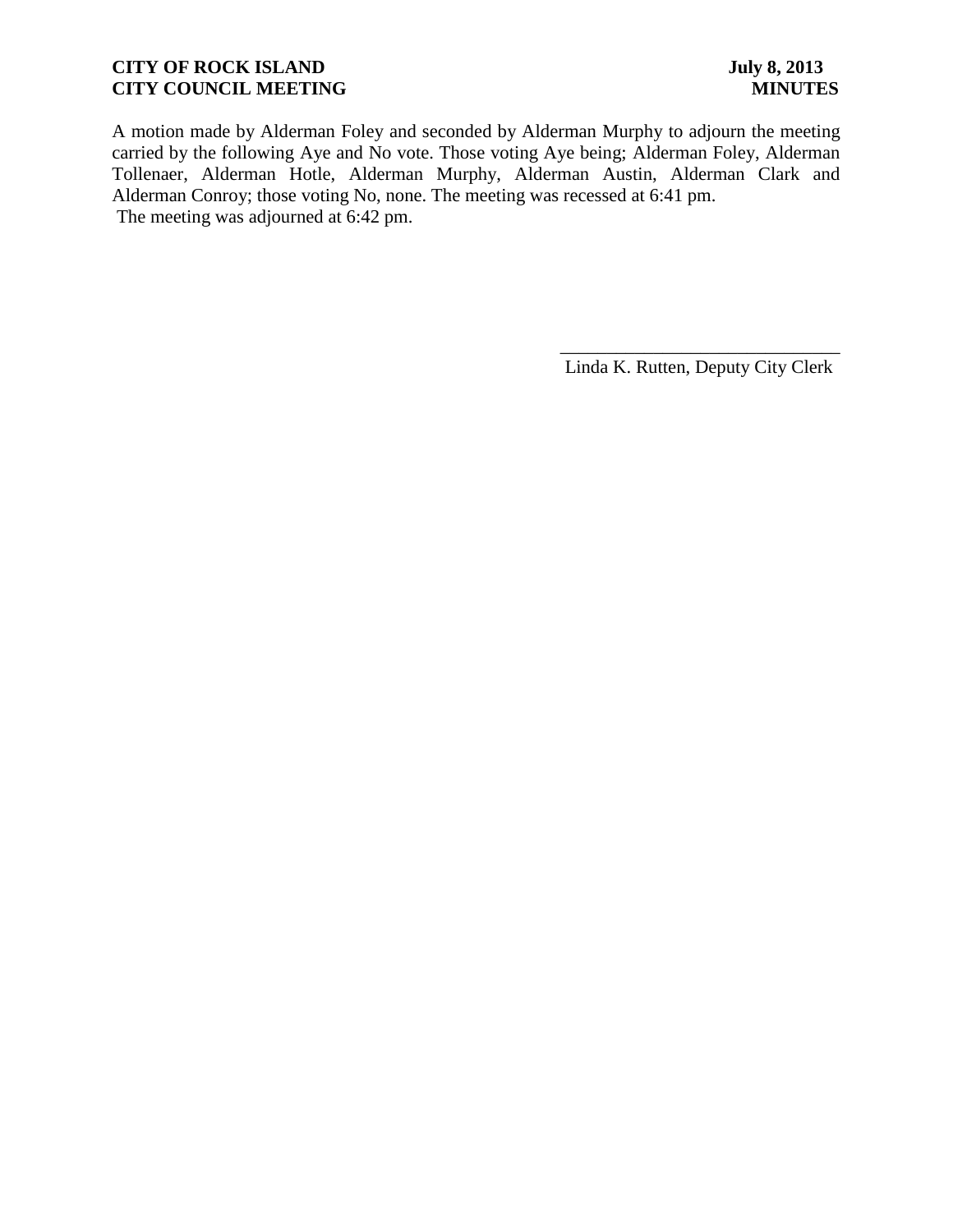Rock Island City Council met in regular session at 6:45 pm in Council Chambers of Rock Island City Hall. Present were Mayor Dennis E. Pauley presiding, and Aldermen Ivory D. Clark, David Conroy, P.J. Foley, Stephen L. Tollenaer, Kate Hotle, Joy Murphy, and Charles O. Austin III. Also present were City Manager Thomas Thomas, City Attorney Ted Kutsunis, Deputy City Clerk Linda Rutten and other City staff. City Clerk Aleisha Patchin was absent.

#### Introductory Proceedings

Mayor Pauley called the meeting to order and led in the Pledge of Allegiance. Alderman Hotle gave the Invocation.

#### Agenda Item #5

# **[Minutes of the meeting of June 17, 2013](http://www.rigov.org/DocumentCenter/View/5812) and [Minutes of the meeting of June 24, 2013](http://www.rigov.org/DocumentCenter/View/5805) and [Minutes of the meeting of July 1, 2013.](http://www.rigov.org/DocumentCenter/View/5806)**

A motion was made by Alderman Foley and seconded by Alderman Murphy to approve the minutes of the meetings of June  $17<sup>th</sup>$ , June  $24<sup>th</sup>$ , and July  $1<sup>st</sup>$ , 2013 as printed. The motion carried by the following Aye and No vote; those voting Aye being; Alderman Foley, Alderman Tollenaer, Alderman Hotle, Alderman Murphy, Alderman Austin, Alderman Clark, and Alderman Conroy; those voting No, none.

### Agenda Item #6 **Update Rock Island by Mayor Pauley.**

Mayor Pauley announced open enrollment for the Martin Luther King, Jr. Community Center After School Program will start on Monday, July 8, 2013. Applications will be accepted at the main entrance reception desk from 8:00 am to 5:00 pm. Start date for the After School Program will be Monday, August 5, 2013. There will be no bus transportation until August 19.

Mayor Pauley also advised that on Tuesday, July 9, the 57th Annual Starlight Revue Music Under the Stars Concert Series held at Lincoln Park will feature Coupe de Ville. Enjoy dinner and an ice cream social from Hy-Vee at 6:00 p.m., followed by east coast swing dance lesson at 6:30 pm then at 7:00 pm the music begins. Concert rain date is Wednesday of the same week. Citizens can call (309) 732-RAIN for more information.

QCAIR will host an international festival (Festival d'Ete) at Schwiebert Riverfront Park on Saturday, July 13 from 2:00 pm to 8:00 pm. This is a fundraiser for the Quad City Alliance for Immigrants and Refugees. Entertainment will vary from Scottish Bagpipes to Vietnamese Dragon Dance and everything in between. Cost is \$5.00 per person or \$10.00 per family.

Lastly, Mayor Pauley announced that the Recycled Art Program will be held Sunday, July 21, 2013 at 1:00 pm at the Quad City Botanical Center. Learn to give back to the earth and how to repurpose and recycle household items into beautiful creations. Turn soda bottles into planters, extra art supplies into string art, t-shirts into reusable bags, and egg cartons into whimsical insects! This program is included with admission to the Botanical Center. Adults - \$6.00, Seniors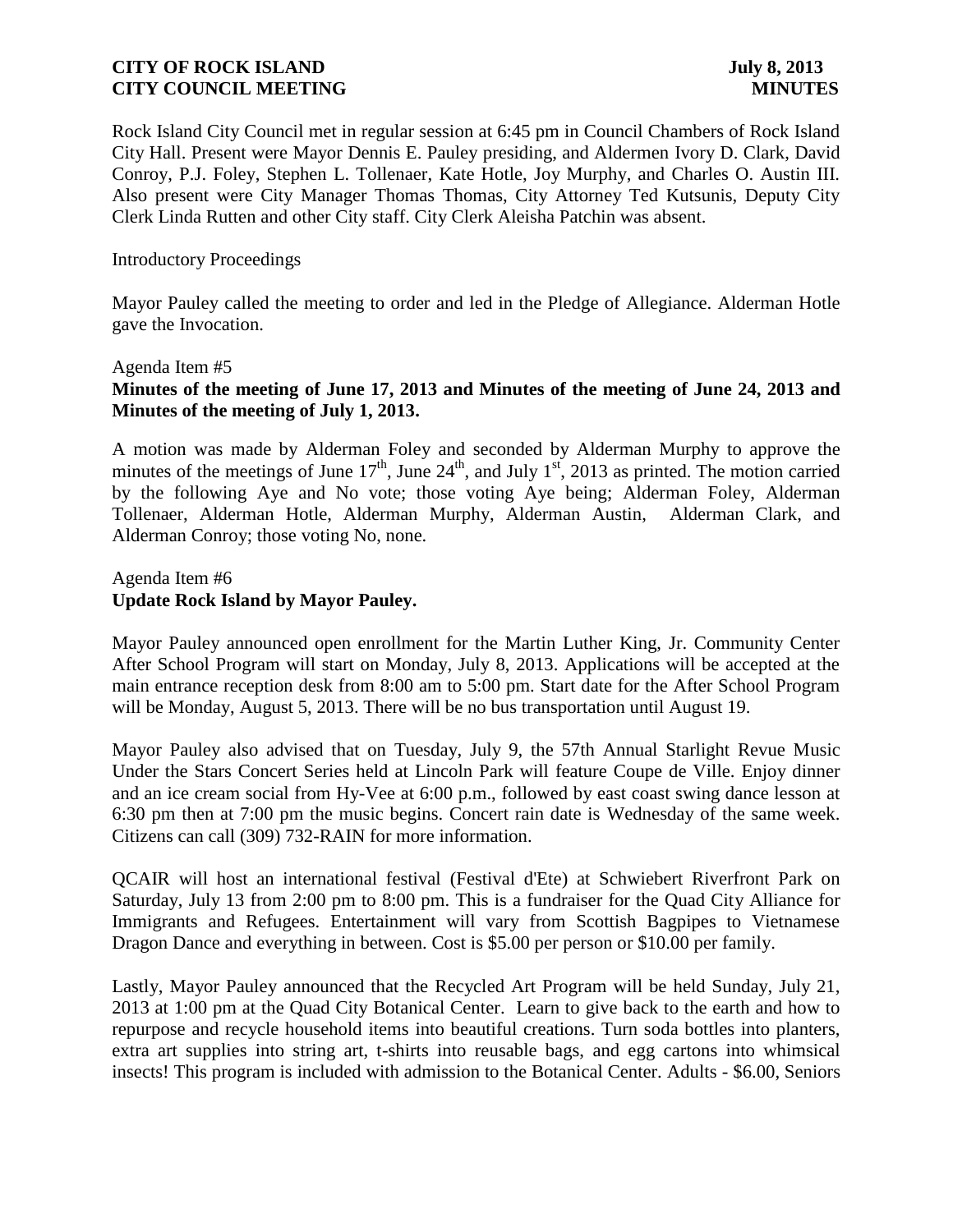(60+) - \$5.00, Youth (5-12) - \$4.00, Kids (2-4) - \$2.00. Members and children under 2 are always free.

#### Agenda Item #7

# **A Special Ordinance vacating a north / south alley right-of-way south of 6th Avenue between 9th and 10th Streets.**

A motion was made by Alderman Austin and seconded by Alderman Foley to consider, suspend the rules and pass the ordinance. The motion carried by the following Aye and No vote; those voting Aye being; Alderman Foley, Alderman Tollenaer, Alderman Hotle, Alderman Murphy, Alderman Austin, Alderman Clark, and Alderman Conroy; those voting No, none.

#### Agenda Item #8

# **A Special Ordinance declaring one current City owned 1987 Cimline concrete saw and one 1981 Tiltster trailer as surplus and allowing for their disposal.**

It was moved by Alderman Conroy and seconded by Alderman Murphy to consider, suspend the rules and pass the ordinance. The motion carried by the following Aye and No vote; those voting Aye being; Alderman Foley, Alderman Tollenaer, Alderman Hotle, Alderman Murphy, Alderman Austin, Alderman Clark, and Alderman Conroy; those voting No, none.

#### Agenda Item #9

# **A Special Ordinance authorizing acquisition of the property at 950 31st Avenue from MJAD Investments, LLC in the amount of \$86,000.00.**

A motion was made by Alderman Conroy and seconded by Alderman Foley to consider, suspend the rules and pass the ordinance. The motion carried by the following Aye and No vote; those voting Aye being; Alderman Foley, Alderman Tollenaer, Alderman Hotle, Alderman Murphy, Alderman Austin, Alderman Clark, and Alderman Conroy; those voting No, none.

#### Agenda Item #10

# **A Special Ordinance authorizing acquisition of properties for the construction of a new police station in the amount of \$730,000.00 plus \$10.00 assignment fee to be paid to each seller.**

A motion was made by Alderman Hotle and seconded by Alderman Murphy to consider, suspend the rules and pass the ordinance. The motion carried by the following Aye and No vote; those voting Aye being; Alderman Foley, Alderman Tollenaer, Alderman Hotle, Alderman Murphy, Alderman Austin, Alderman Clark, and Alderman Conroy; those voting No, none.

#### Agenda Item #11 **CLAIMS**

It was moved by Alderman Austin and seconded by Alderman Hotle to accept the following reports and authorize payments as recommended. The motion carried by the following Aye and No vote; those voting Aye being; Alderman Foley, Alderman Tollenaer, Alderman Hotle,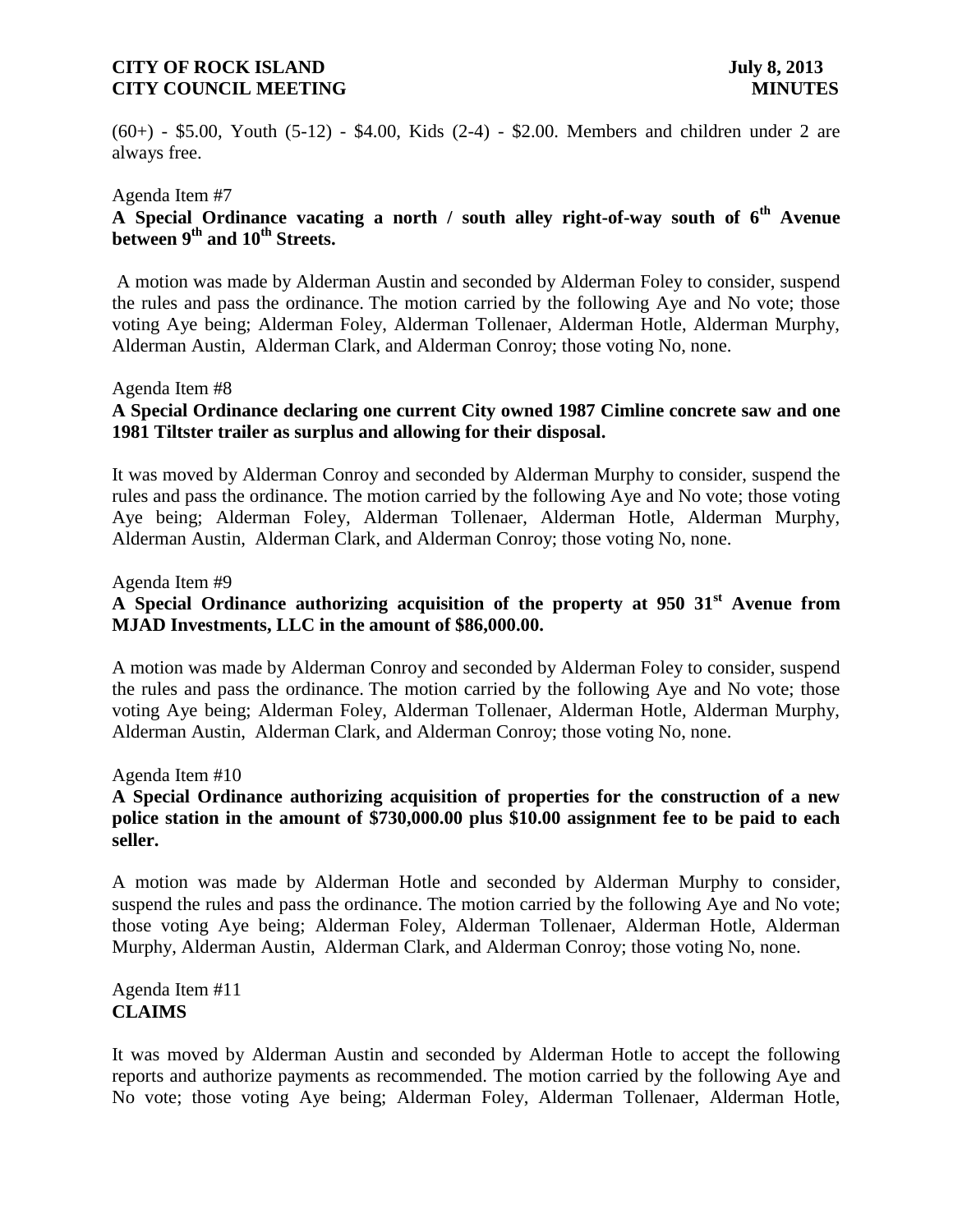Alderman Murphy, Alderman Austin, Alderman Clark and Alderman Conroy; those voting No, none.

> a. [Report from the Human Resources Department regarding payment in the amount](http://www.rigov.org/DocumentCenter/View/5793)  [of \\$9,603.53 to Kutsunis and Weng P.C. for legal services rendered for the month](http://www.rigov.org/DocumentCenter/View/5793)  [of June 2013.](http://www.rigov.org/DocumentCenter/View/5793)

[b. Report from the Public Works Department regarding payment #4 in the amount](http://www.rigov.org/DocumentCenter/View/5791) [of \\$81,968.05 to Valley Construction for services provided from May 22, 2013](http://www.rigov.org/DocumentCenter/View/5791)  [through June 27th, 2013 on the 11th Street Sidewalk Reconstruction, project](http://www.rigov.org/DocumentCenter/View/5791)  [#2702. \(135\)](http://www.rigov.org/DocumentCenter/View/5791)

[c. Report from the Public Works Department regarding payment in the amount of](http://www.rigov.org/DocumentCenter/View/5797)  [\\$58,178.24 to Valley Construction for an emergency storm sewer repair at 2215](http://www.rigov.org/DocumentCenter/View/5797)  [35th Avenue. \(134\)](http://www.rigov.org/DocumentCenter/View/5797)

[d. Report from the Public Works Department regarding payment #1 in the amount](http://www.rigov.org/DocumentCenter/View/5795)  [of \\$24,690.00 to Kelly Construction for the mudjacking program, project #2155](http://www.rigov.org/DocumentCenter/View/5795)  [for services provided May 1, 2013 through June 19th, 2013. \(133\)](http://www.rigov.org/DocumentCenter/View/5795)

[e. Report from the Public Works Department regarding payment #2 in the amount](http://www.rigov.org/DocumentCenter/View/5790)  [of \\$107,796.24 to Walter D. Laud, Inc. for the 6th Avenue reconstruction: 31](http://www.rigov.org/DocumentCenter/View/5790)  [Street to 32 Street, project #2172 for services provided May 23, 2013 through Jun2](http://www.rigov.org/DocumentCenter/View/5790)  [25, 2013. \(132\)](http://www.rigov.org/DocumentCenter/View/5790)

[f. Report from the Public Works Department regarding payment #1 in the amount](http://www.rigov.org/DocumentCenter/View/5796)  [of \\$123,500.29 to Walter D Laud, Inc. for the Rock Island Parkway Improvements,](http://www.rigov.org/DocumentCenter/View/5796)  project #2377 [for services provided from May 23, 2013 through June 25, 2013.](http://www.rigov.org/DocumentCenter/View/5796)  [\(131\)](http://www.rigov.org/DocumentCenter/View/5796)

[g. Report from the Public Works Department regarding payment #1 in the amount](http://www.rigov.org/DocumentCenter/View/5789)  [of \\$43,960.36 to Walter D. Laud, Inc. for the 5th Street Reconstruction: 18th](http://www.rigov.org/DocumentCenter/View/5789)  [Avenue to 26th Avenue, project #2685 for services provided from June 5, 2013](http://www.rigov.org/DocumentCenter/View/5789)  [through June 27, 2013. \(130\)](http://www.rigov.org/DocumentCenter/View/5789)

[h. Report from the Public Works Department regarding payment #1 in the amount](http://www.rigov.org/DocumentCenter/View/5792)  [of \\$60,619.32 to Centennial Contractors of the Quad Cities for the Brick Street](http://www.rigov.org/DocumentCenter/View/5792)  [Repair Program, project #2411 for services provided from May 20, 2013 through](http://www.rigov.org/DocumentCenter/View/5792)  [June 19, 21013. \(129\)](http://www.rigov.org/DocumentCenter/View/5792)

[i. Report from the Public Works Department regarding payment in the amount of](http://www.rigov.org/DocumentCenter/View/5798)  [\\$15,100.44 to DrinkerBiddle & Reath for legal services provided through April 30,](http://www.rigov.org/DocumentCenter/View/5798)  [2013 for the Wastewater Treatment System, project #2624. \(128\)](http://www.rigov.org/DocumentCenter/View/5798)

[j. Report from the Public Works Department regarding payment in the amount of](http://www.rigov.org/DocumentCenter/View/5794)  [\\$67,500.00 to the Illinois Environmental Protection Agency for the NDPES fees.](http://www.rigov.org/DocumentCenter/View/5794)  [\(127\)](http://www.rigov.org/DocumentCenter/View/5794)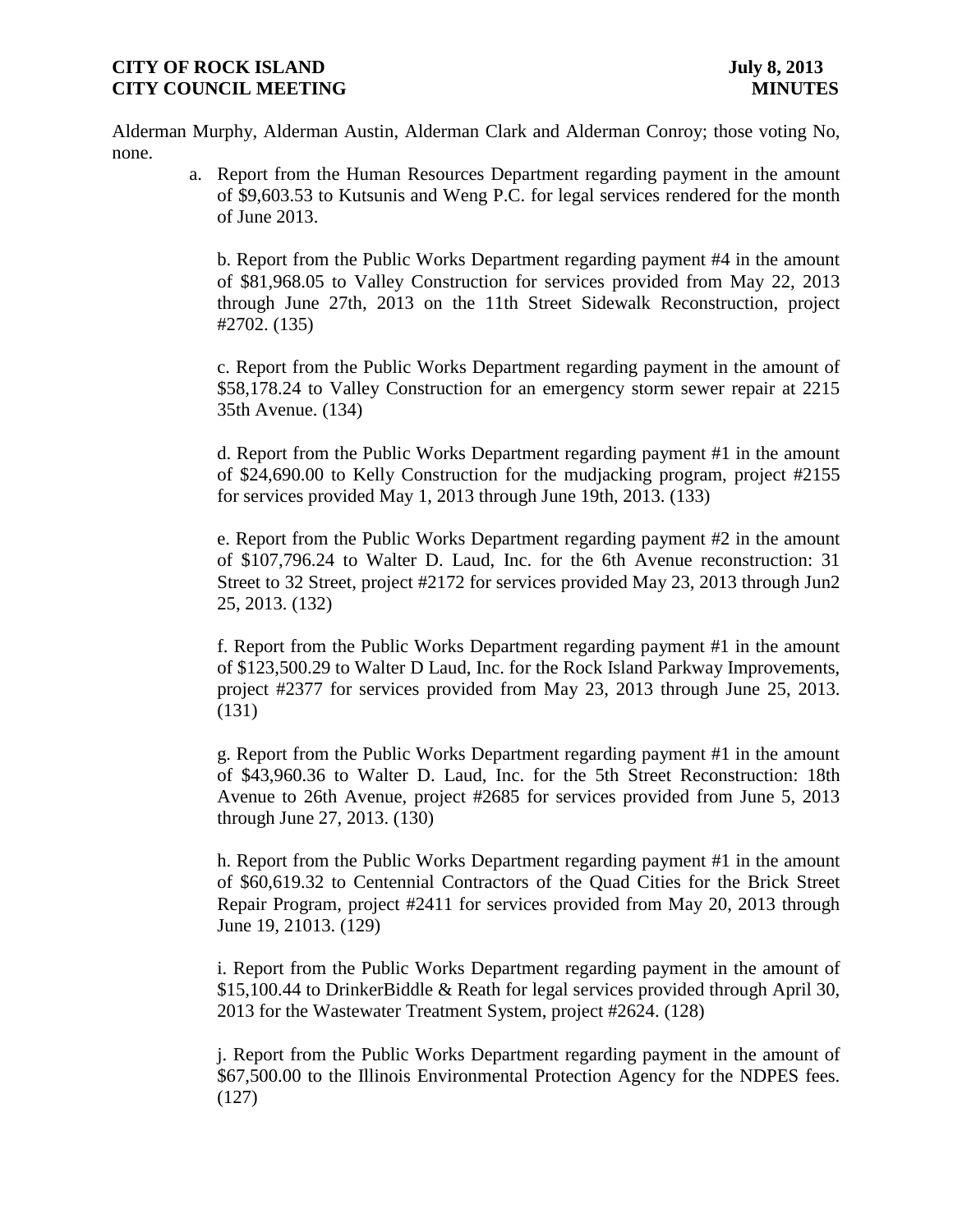#### Agenda Item #12

# **Claims for the weeks of [June 14 through June 20](http://www.rigov.org/DocumentCenter/View/5765) in the amount of \$760,684.19, [June 21](http://www.rigov.org/DocumentCenter/View/5799)  [through June 27 i](http://www.rigov.org/DocumentCenter/View/5799)n the amount of \$209,857.89, and [June 28 through July 4](http://www.rigov.org/DocumentCenter/View/5800) in the amount of \$895,784.82.**

 Alderman Foley moved and Alderman Hotle seconded to allow the claims. The motion carried by the following Aye and No vote; those voting Aye being; Alderman Foley, Alderman Tollenaer, Alderman Hotle, Alderman Murphy, Alderman Austin, Alderman Clark, and Alderman Conroy; those voting No, none.

### Agenda Item #13 **Payroll for the weeks of June 10th through June 23rd, 2013 in the amount of \$1,379,518.67.**

It was moved by Alderman Tollenaer and seconded by Alderman Foley to allow the payroll. The motion carried by the following Aye and No vote; those voting Aye being; Alderman Foley, Alderman Tollenaer, Alderman Hotle, Alderman Murphy, Alderman Austin, Alderman Clark, and Alderman Conroy; those voting No, none.

#### Agenda Item #14

### **Report from the Public Works Department regarding the Wastewater Treatment System, Asebestos and lead Abatement, project #2624, recommending the bid be awarded to RAMSCO in the amount of \$37,081.20.**

Alderman Hotle moved and Alderman Conroy seconded to approve the purchase as recommended and refer to the City Attorney for an ordinance declaring the vehicle being replaced as surplus. The motion carried by the following Aye and No vote; those voting Aye being; Alderman Foley, Alderman Tollenaer, Alderman Hotle, Alderman Murphy, Alderman Austin, Alderman Clark, and Alderman Conroy; those voting No, none.

Agenda Item #15

# **Report from the Public Works Department regarding an Adopt-a-Highway agreement with St. Pius Faith in Action to adopt 24th Street from 31st to 40th Avenues and 31st Avenue from 24th to 30th Streets.**

It was moved by Alderman Tollenaer and seconded by Alderman Hotle to approve the agreement as recommended and authorize the City Manager to execute the contract documents. The motion carried by the following Aye and No vote; those voting Aye being; Alderman Foley, Alderman Tollenaer, Alderman Hotle, Alderman Murphy, Alderman Austin, Alderman Clark, and Alderman Conroy; those voting No, none.

#### Agenda Item #16

**Report from the Public Works Department regarding architectural services for the new Rock Island Police Department facility, recommending the contract be awarded to Gere Dismer Architects in the amount of \$1,100.000.00.**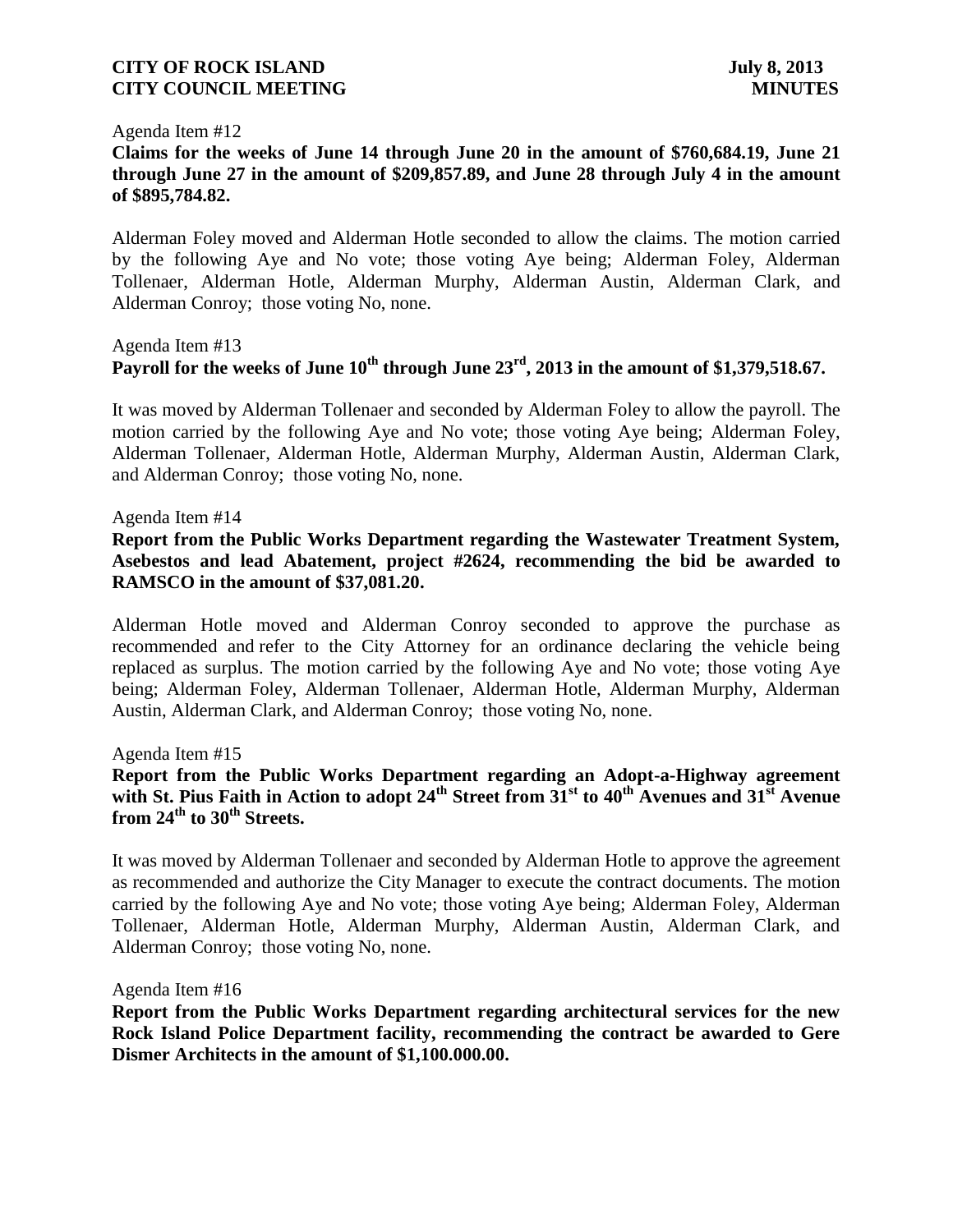Alderman Tollenaer moved and Alderman Foley seconded to award the contract as recommended and authorize the City Manager to execute the contract documents.

Alderman Conroy stated he had some questions for Jeff Dismer of Gere Dismer, but Alderman Foley interjected that before there was any discussion, he wished to abstain from this item as his wife works at KJWW and he stepped away from the dais.

Alderman Conroy asked if concept renderings were available yet for review and what the timeline was for this project. Mr. Dismer advised that a concept could be completed in 90 days, the design should be completed in 9 months and then the construction phase could talk 18 months.

The motion carried by the following Aye and No vote; those voting Aye being; Alderman Tollenaer, Alderman Hotle, Alderman Murphy, Alderman Austin, Alderman Clark, and Alderman Conroy; those voting No, none. Alderman Foley abstained.

#### Agenda Item #17

# **Report from the Community and Economic Development Department regarding the donation of property from the Eddie Scott Sr. estate to support the development of the new police facility.**

It was moved by Alderman Tollenaer and seconded by Alderman Foley to approve the donation as recommended and authorize the City Manager to execute the contract documents and refer to the City Attorney for an ordinance. The motion carried by the following Aye and No vote; those voting Aye being; Alderman Foley, Alderman Tollenaer, Alderman Hotle, Alderman Murphy, Alderman Austin, Alderman Clark, and Alderman Conroy; those voting No, none.

### Agenda Item #18

# **Report from the Community and Economic Development Department regarding the donation of City property at 501 – 531 11th Street to Illinois / Iowa Center for Independent Living to support their new building.**

Alderman Tollenaer moved and Alderman Clark seconded to approve the donation as recommended and authorize the City Manager to execute the contract documents and refer to the City Attorney for an ordinance. The motion carried by the following Aye and No vote; those voting Aye being; Alderman Foley, Alderman Tollenaer, Alderman Hotle, Alderman Murphy, Alderman Austin, Alderman Clark, and Alderman Conroy; those voting No, none.

#### Agenda Item #19

### **Report from the Community and Economic Development Department regarding an addendum of the agreement for the sale of commercial real estate located at 501and 511 12th Street.**

It was moved by Alderman Hotle and seconded by Alderman Foley to approve the addendum as recommended and authorize the City Manager to execute the contract documents and refer to the City Attorney for an ordinance. The motion carried by the following Aye and No vote; those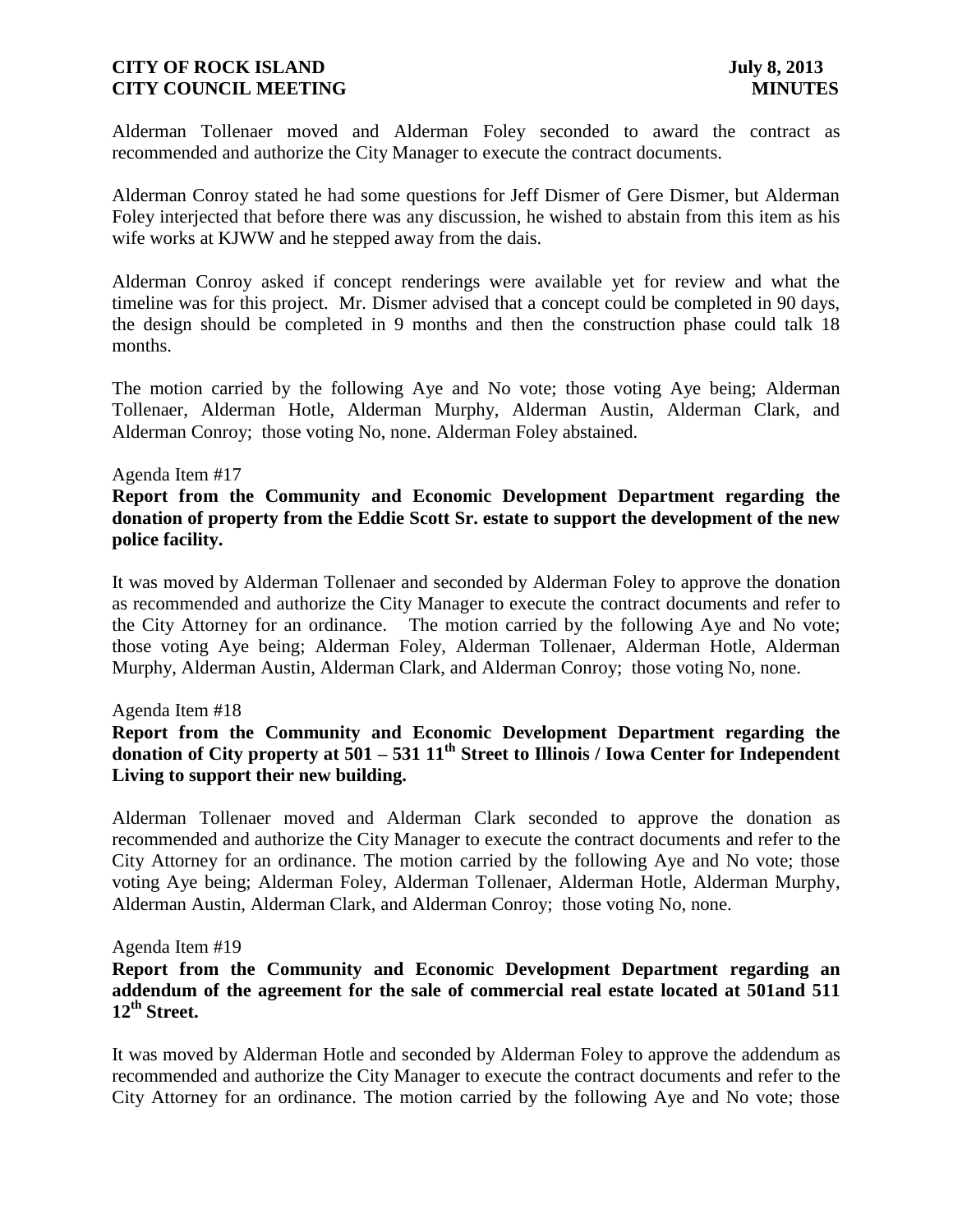voting Aye being; Alderman Foley, Alderman Tollenaer, Alderman Hotle, Alderman Murphy, Alderman Austin, Alderman Clark, and Alderman Conroy; those voting No, none.

#### Agenda Item #20

**Report from the Community and Economic Development Department regarding the Embassy Square project, recommending a budget adjustment in the North 11th Street TIF and payment in the amount of \$68,808.00 to support the site preparation.**

Alderman Foley moved and Alderman Murphy seconded to approve the budget adjustment as recommended and authorize payment.

Discussion Followed.

After discussion, the motion carried by the following Aye and No vote; those voting Aye being; Alderman Conroy, Alderman Foley, Alderman Tollenaer, Alderman Hotle, Alderman Murphy, Alderman Austin and Alderman Clark; those voting No, none.

#### Agenda Item #21

**Report from the Traffic Engineering Committee regarding a neighborhood petition from Jeff Umlandt to establish residential parking (Type A) on 15th Street between 15th and 16th Avenues.**

It was moved by Alderman Clark to defer this item until the July 22nd, 2013 meeting so that an issue with the engineering could be worked out. Alderman Conroy seconded the deferment. The motion to defer carried by the following Aye and No vote; those voting Aye being; Alderman Foley, Alderman Tollenaer, Alderman Hotle, Alderman Murphy, Alderman Austin, Alderman Clark, and Alderman Conroy; those voting No, none.

#### Agenda Item #22

### **Report from the Mayor regarding reappointments to the Martin Luther King Jr. Center Board, the Beautification Commission, and the Police Pension Board of Trustees.**

Alderman Murphy moved and Alderman Hotle seconded to approve the reappointments as recommended. The motion carried by the following Aye and No vote; those voting Aye being; Alderman Foley, Alderman Tollenaer, Alderman Hotle, Alderman Murphy, Alderman Austin, Alderman Clark, and Alderman Conroy; those voting No, none.

#### Agenda Item #23

### **Report from the City Clerk regarding a request from Connie Hayes of the Community Caring Conference for a Street Closing at 14th Street between 9th Avenue and 10th Avenue, along with a Sound Amplification permit for the Celebrate Longview Block Party to be held on Saturday, July 20, 2013 from 10:00 am to 4:00 pm.**

It was moved by Alderman Foley and seconded by Alderman Conroy to approve the request as recommended. Alderman Foley mentioned that there has been several block parties in his neighborhood over the years and that it is a great way to meet your neighbors. The motion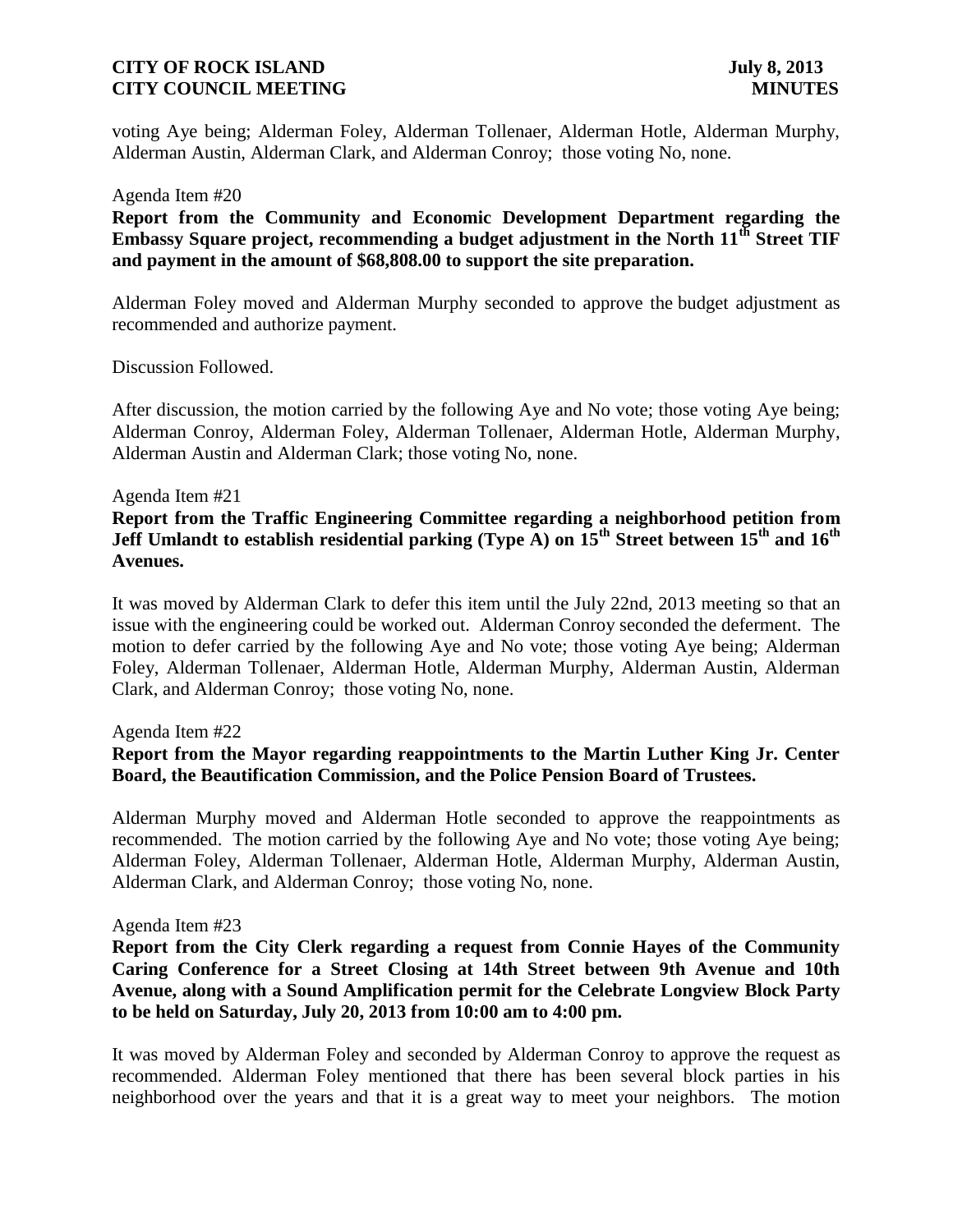carried by the following Aye and No vote; those voting Aye being; Alderman Conroy, Alderman Foley, Alderman Tollenaer, Alderman Hotle, Alderman Murphy, Alderman Austin and Alderman Clark; those voting No, none.

#### Agenda Item #24

# **Report from the City Clerk regarding an application from the Alleman High School requesting to hold a 5K and 1-Mile road race on Saturday, August 10th, 2013 from 7:30 am to 9:30 am.**

Alderman Hotle moved and Alderman Conroy seconded to approve the request as recommended. The motion carried by the following Aye and No vote; those voting Aye being; Alderman Foley, Alderman Tollenaer, Alderman Hotle, Alderman Murphy, Alderman Austin, Alderman Clark, and Alderman Conroy; those voting No, none.

#### Agenda Item #25

# **Report from the City Clerk regarding a Plaza activity event application from Steve's Old Time Tap to host a CCKMA Car and Bike Show on Sunday, August 11th, 2013 from noon to 7:00 pm.**

It was moved by Alderman Conroy and seconded by Alderman Foley to approve the event as recommended, subject to complying with all liquor license regulations and waving the application fees and any district fees. Alderman Austin asked if we were waiving the application fees because the beneficiary is a 501c3 and Alderman Conroy advised that was correct. The motion carried by the following Aye and No vote; those voting Aye being; Alderman Foley, Alderman Tollenaer, Alderman Hotle, Alderman Murphy, Alderman Austin, Alderman Clark, and Alderman Conroy; those voting No, none.

### Agenda Item #26

# **Report from the City Clerk regarding an application from Washington Jr. High School requesting to hold a 5K road race on Saturday, September 7th, 2013 from 8:00 am to 10:00 am.**

Alderman Murphy moved and Alderman Hotle seconded to approve the payment for additional services as recommended. The motion carried by the following Aye and No vote; those voting Aye being; Alderman Foley, Alderman Tollenaer, Alderman Hotle, Alderman Murphy, Alderman Austin, Alderman Clark, and Alderman Conroy; those voting No, none.

### Agenda Item #27

# **Report from the City Clerk regarding a request from the Platinum Hospitality Group, LLC (Gendler's - Black Ram) to have low level background music outside on the patio during normal business hours beginning May 1, 2013 through November 1, 2013.**

It was moved by Alderman Foley and seconded by Alderman Murphy to approve the request as recommended, subject to complying with all liquor license regulations and subject to being closed down early if noise complaints are received. The motion carried by the following Aye and No vote; those voting Aye being; Alderman Foley, Alderman Tollenaer, Alderman Hotle,